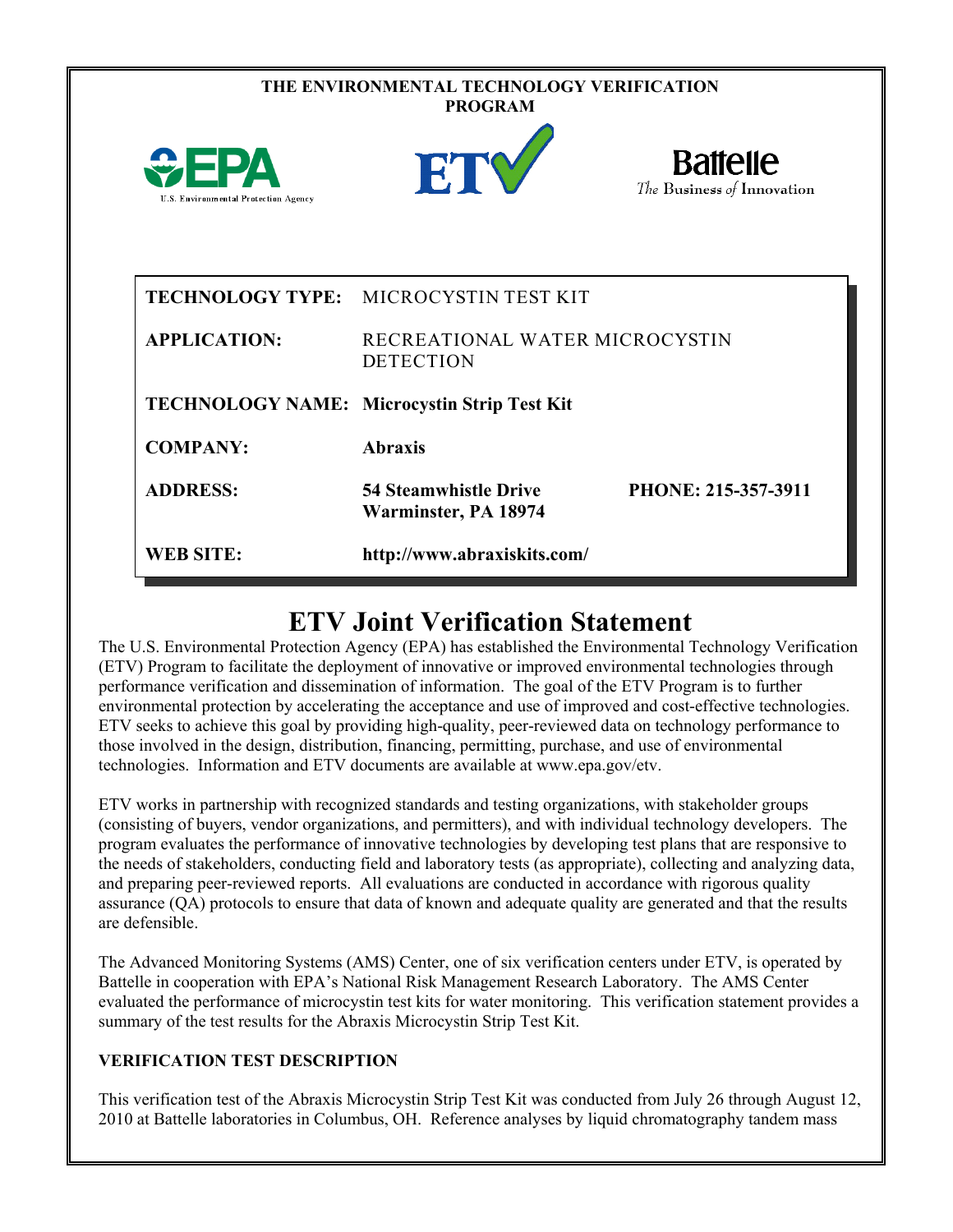spectrometry (LC-MS/MS) were performed the week of August 16, 2010 by the University of Nebraska Water Sciences Laboratory.

The objective of this verification test was to evaluate the microcystin test kit performance in analyzing known concentrations of microcystin in ASTM International Type II deionized (DI) water and in natural recreational water (RW) samples. The technology was used to analyze a variety of water samples for the variants microcystin-LR, microcystin-LA, and microcystin-RR. Because the technology cannot specify between the more than 80 microcystin variants, the samples prepared for this test were spiked with three individual variants. The Microcystin Strip Test Kit provided a quantitative determination of microcystins and was evaluated in terms of:

- Accuracy comparison of test kit results (samples prepared in DI) to results from a reference method;
- Precision repeatability of test kit results from three sample replicates analyzed in DI water, matrix interference, and RW samples;
- Linearity determination of whether or not the test kit response increases in direct proportion to the known concentration of microcystin;
- Method detection limit the lowest quantity of toxin that can be distinguished from the absence of that toxin (a blank value) at a 95% confidence level;
- Inter-kit lot reproducibility determination of whether or not the test kit response is significantly different between two different lots of calibration standards within the kits;
- Matrix Interference evaluation of the effect of natural recreational water matrices and chlorophyll-*a* on the results of the test kits; and
- Operational and sustainability factors general operation, data acquisition, setup, consumables, etc.

Each microcystin test kit was operated according to the vendor's instructions by a vendor-trained Battelle technician. Samples and calibration standards were analyzed in duplicate and positive and negative controls were analyzed at the vendor-specified frequency. The ability of the Abraxis Microcystin Strip Test Kit to determine the concentration of microcystin was challenged using quality control (QC) samples, performance test (PT) samples and RW samples. QC, PT, and RW samples were prepared by Battelle technical staff the day before testing began. The test samples were prepared in glass volumetric flasks and stored in amber glass vials at 4  $^{\circ}$ C  $\pm$ 3 °C until use. The reference samples that were prepared from the test solutions were stored in amber glass bottles at  $\lt$  -10°C. Replicate samples for the test kits were taken from the same sample bottle. The QC, PT, and RW samples were prepared blindly for the operator by coding the sample labels to ensure the results were not influenced by the operator's knowledge of the sample concentration and variant.

Unlike many contaminants, certified microcystin standards are not commercially available. In planning this verification test, multiple sources of standards were investigated. With agreement from the stakeholders, all vendors and the EPA project officer, the standards used for this verification were purchased from the most reputable sources (LR and RR from Canadian National Research Council and LA from Abraxis), based on a Performance Evaluation Audit, and used for both the testing solutions and the reference method calibration.

QA oversight of verification testing was provided by Battelle and EPA. Battelle QA staff conducted technical systems audits of the both the laboratory and field testing, and Battelle QA staff conducted a data quality audit of at least 10% of the test data. This verification statement, the full report on which it is based, and the test/QA plan for this verification test are available at www.epa.gov/etv/centers/center1.html.

## **TECHNOLOGY DESCRIPTION**

Following is a description of the Abraxis Microcystin StripTest Kit, based on information provided by the vendor. The information provided below was not verified in this test.

The Microcystin Strip Test Kit is a rapid immunochromatographic test, designed solely for use in the qualitative screening of microcystins and nodularins in RW. A rapid cell lysis step (QuikLyse<sup>TM</sup>) performed prior to testing is required to measure total microcystins (dissolved or free, plus cell bound). The Microcystin Strip Test Kit provides only preliminary qualitative test results. If necessary, positive samples can be confirmed by ELISA,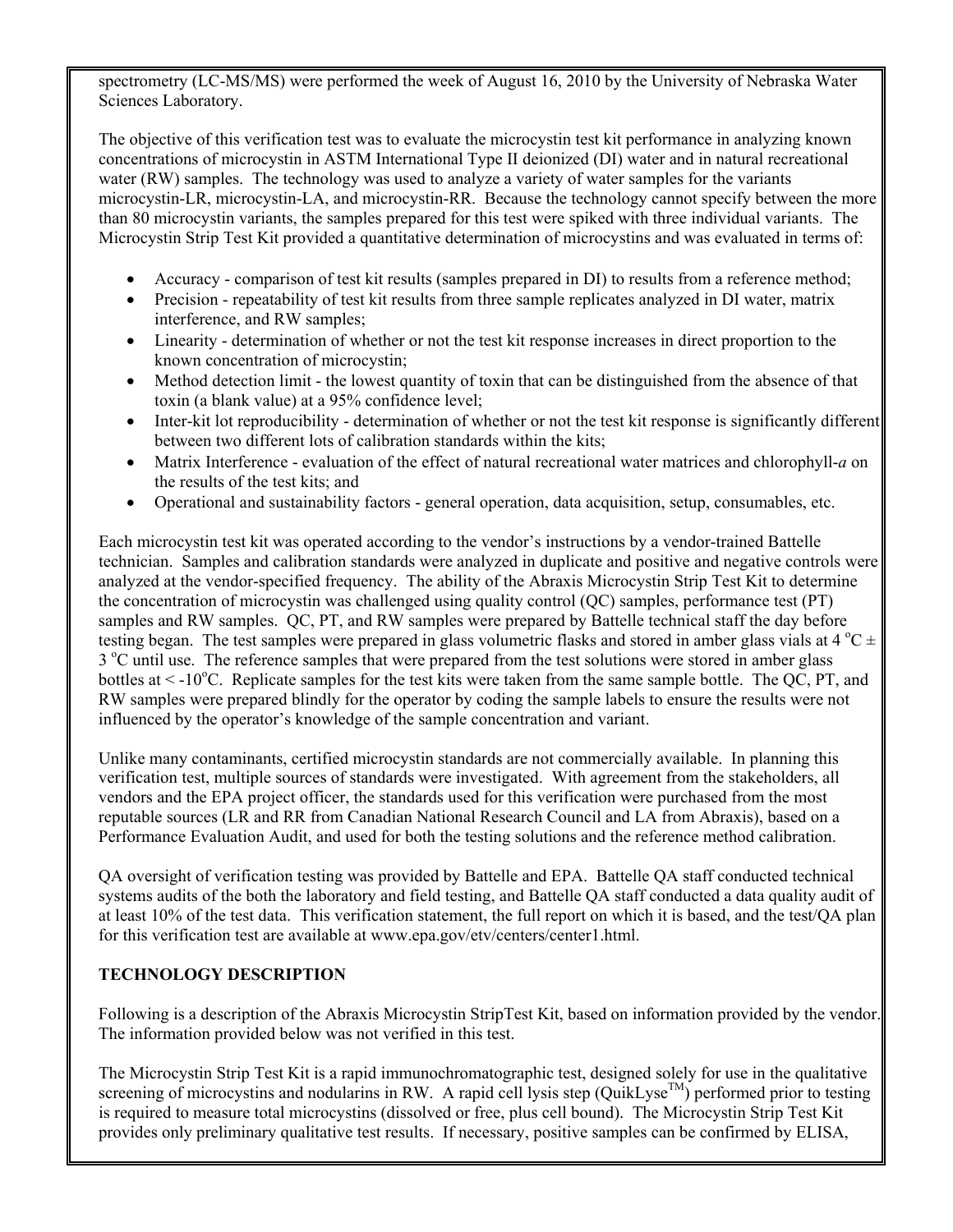high-pressure liquid chromatography (HPLC) or other conventional methods. The test is designed for field use, requiring no instrumentation or other equipment, no power sources, and no refrigerated storage.

The test is based on the recognition of microcystins, nodularins and their variants by specific antibodies. The toxin conjugate competes for antibody binding sites with microcystins/nodularins that may be present in the water sample. The test device consists of a conical flip-top vial with specific antibodies for microcystins and nodularins labeled with a gold colloid and a membrane strip to which a conjugate of the toxin is attached. A control line, produced by a non-microcystin antibody/antigen reaction, is also present on the membrane strip. The control line is not influenced by the presence or absence of microcystins in the water sample, and therefore, it should be present in all reactions. In the absence of toxin in the water sample, the colloidal gold labeled antibody complex moves with the water sample by capillary action to contact the immobilized microcystins conjugate producing a visible line in the test line region**.**

If microcystins are present in the water sample, they compete with the immobilized toxin conjugate in the test area for the antibody binding sites on the colloidal gold labeled complex. If a sufficient amount of toxin is present, it will fill all of the available binding sites, thus preventing attachment of the labeled antibody to the toxin conjugate and preventing the development of a second line in the test line region. If a second line is not visible in the test line region, or if the test line is lighter than the negative control line, microcystin is present at levels of concern (>10 ppb). Semi-quantitative results in the range of 0 to 10 ppb can be obtained by comparing the test line intensity to those produced by solutions of known microcystins concentrations (control solutions). During this verification, the results were considered 0 to 10 ppb, or greater than 10 ppb.

## **VERIFICATION RESULTS**

The verification of the Abraxis Microcystin Strip Test Kit is summarized in Table 1 and by the parameters described below.

| <b>Sample</b>       |            | <b>LR Results</b> | <b>LA Results</b> |            |                 | <b>RR</b> Results       |
|---------------------|------------|-------------------|-------------------|------------|-----------------|-------------------------|
| <b>Description</b>  |            |                   |                   |            |                 |                         |
| <b>Spiked Conc.</b> |            | (Observation and  | (Observation and  |            |                 | (Observation and        |
|                     |            | Interpretation)   | Interpretation)   |            | Interpretation) |                         |
| $0.10$ ppb          | Dark Line  | $0 - 10$ ppb      | Dark Line         | $0-10$ ppb | Dark Line       | $0-10$ ppb              |
|                     | Dark Line  | $0-10$ ppb        | Dark Line         | $0-10$ ppb | Dark Line       | $0-10$ ppb              |
|                     | Dark Line  | $0 - 10$ ppb      | Dark Line         | $0-10$ ppb | Dark Line       | $\overline{0}$ – 10 ppb |
| $0.50$ ppb          | Line       | $0-10$ ppb        | Line              | $0-10$ ppb | Line            | $\overline{0} - 10$ ppb |
|                     | Line       | $0-10$ ppb        | Line              | $0-10$ ppb | Line            | $0-10$ ppb              |
|                     | Line       | $0-10$ ppb        | Line              | $0-10$ ppb | Line            | $0-10$ ppb              |
| $1.0$ ppb           | Line       | $0-10$ ppb        | Line              | $0-10$ ppb | Line            | $0-10$ ppb              |
|                     | Line       | $0-10$ ppb        | Line              | $0-10$ ppb | Line            | $0-10$ ppb              |
|                     | Line       | $0-10$ ppb        | Line              | $0-10$ ppb | Line            | $0 - 10$ ppb            |
| $2.0$ ppb           | Line       | $0-10$ ppb        | Line              | $0-10$ ppb | Line            | $0-10$ ppb              |
|                     | Line       | $0-10$ ppb        | Line              | $0-10$ ppb | Line            | $\overline{0}$ – 10 ppb |
|                     | Line       | $0 - 10$ ppb      | Line              | $0-10$ ppb | Line            | $\overline{0}$ – 10 ppb |
| 4.0 ppb             | Faint line | $0 - 10$ ppb      | Faint line        | $0-10$ ppb | Faint line      | $\overline{0}$ – 10 ppb |
|                     | Faint line | $0 - 10$ ppb      | Faint line        | $0-10$ ppb | Faint line      | $\overline{0} - 10$ ppb |
|                     | Faint line | $0-10$ ppb        | Faint line        | $0-10$ ppb | Faint line      | $0 - 10$ ppb            |
| 7.0 ppb             | NA         | NA                | Very Faint line   | $0-10$ ppb | No line         | $> 10$ ppb              |
|                     | NA         | NA                | Very Faint line   | $0-10$ ppb | No line         | $> 10$ ppb              |
|                     | NA         | NA                | Very Faint line   | $0-10$ ppb | No line         | $> 10$ ppb              |
| 15 ppb              | No line    | $> 10$ ppb        | No line           | $> 10$ ppb | No line         | $> 10$ ppb              |
|                     | No line    | $> 10$ ppb        | No line           | $> 10$ ppb | No line         | $> 10$ ppb              |
|                     | No line    | $> 10$ ppb        | No line           | $> 10$ ppb | No line         | $> 10$ ppb              |

**Table 1. Abraxis Microcystin Strip Test Kit Performance Summary**

NA = not applicable; 7.0 ppb level was not performed for LR samples.

*Accuracy.* The DI samples (concentrations between 0.10 and 15 ppb) for the three variants of microcystin were used during this verification test. All of the samples were analyzed in triplicate and each of them produced a